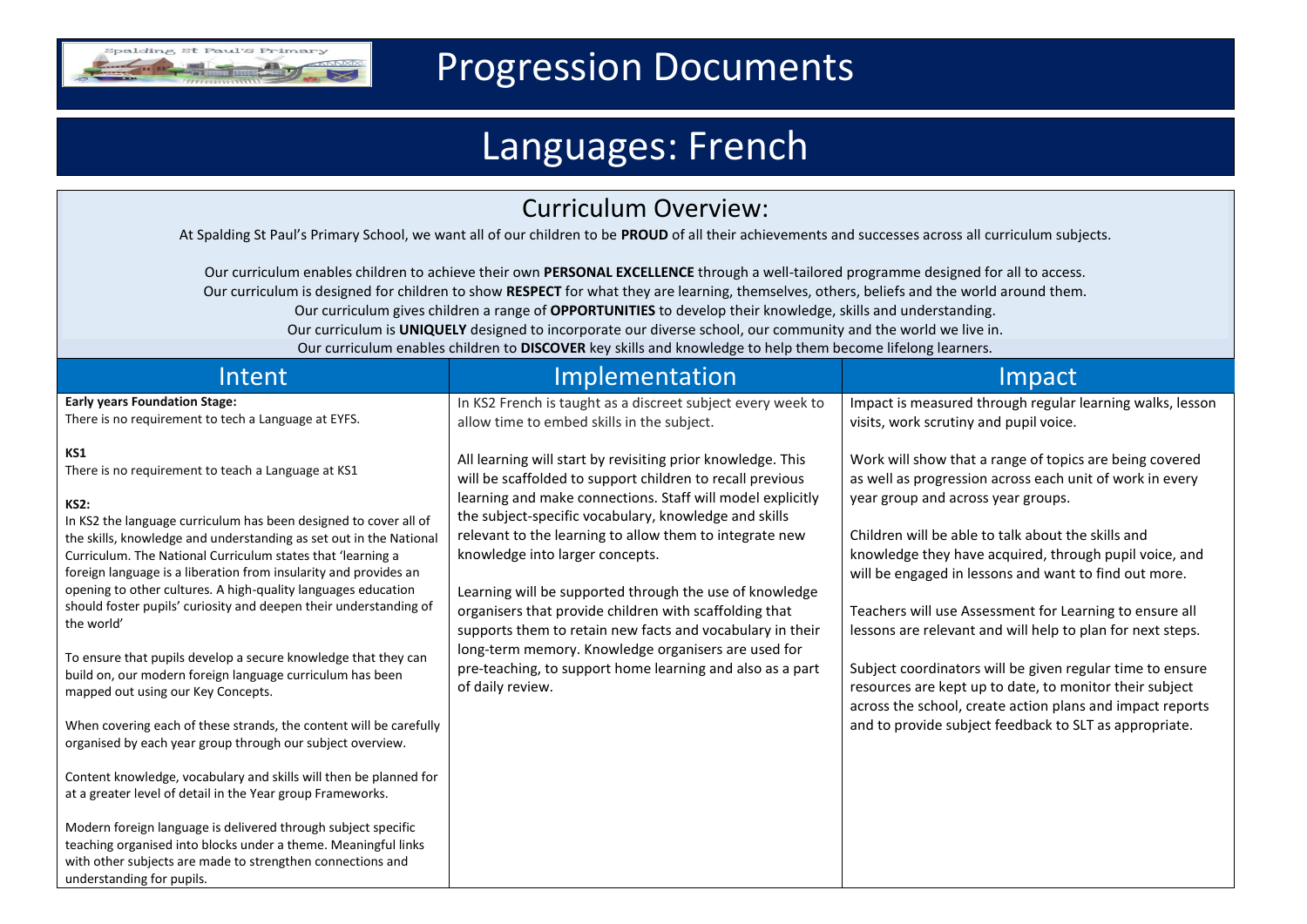## Breadth of study

Breadth of Study EYFS:

Pupils are not required to learn a language at EYFS

Breadth of study Key Stage 1:

Pupils are not required to learn a language at KS1.

## Breadth of study Key Stage 2:

Pupils should be taught to:

- Pupils should be taught to:
- Listen attentively to spoken language and show understanding by joining in and responding
- Explore the patterns and sounds of language through songs and rhymes and link the spelling, sound and meaning of words
- Engage in conversations; ask and answer questions; express opinions and respond to those of others; seek clarification and help
- Speak in sentences, using familiar vocabulary, phrases and basic language structures
- Develop accurate pronunciation and intonation so that others understand when they are reading aloud or using familiar words and phrases\*
- Present ideas and information orally to a range of audiences
- Read carefully and show understanding of words, phrases and simple writing
- Appreciate stories, songs, poems and rhymes in the language
- Broaden their vocabulary and develop their ability to understand new words that are introduced into familiar written material, including through using a dictionary
- Write phrases from memory, and adapt these to create new sentences, to express ideas clearly
- Describe people, places, things and actions orally\* and in writing
- understand basic grammar appropriate to the language being studied, including (where relevant): feminine, masculine and neuter forms and the conjugation of highfrequency verbs; key features and patterns of the language; how to apply these, for instance, to build sentences; and how these differ from or are similar to English.

| <b>KeyConcepts</b>                 |                                   |                                 |                                 |                                   |  |  |  |
|------------------------------------|-----------------------------------|---------------------------------|---------------------------------|-----------------------------------|--|--|--|
| Listen effectively                 | <b>Read fluently</b>              | Write imaginatively             | Speak confidently               | Understand culture of the         |  |  |  |
|                                    |                                   |                                 |                                 | countries in the language is      |  |  |  |
|                                    |                                   |                                 |                                 | spoken                            |  |  |  |
| Pupils will know how to listen for | This concept involves recognising | This concept involves using key | This concept involves using key | This concept involves the         |  |  |  |
| cognates and key words to infer    | key vocabulary and phrases.       | vocabulary and phrases to write | vocabulary and phrases to       | background knowledge and          |  |  |  |
| meaning. They will also use social |                                   | ideas using basic key verbs and | verbally communicate ideas      | cultural capital needed to infer  |  |  |  |
| cues such as facial expression to  |                                   | pronouns.                       |                                 | meaning from interactions. For    |  |  |  |
| support understanding of what is   |                                   |                                 |                                 | example, pupils will understand   |  |  |  |
| said.                              |                                   |                                 |                                 | that traditionally French people  |  |  |  |
|                                    |                                   |                                 |                                 | shake hands to greet one another. |  |  |  |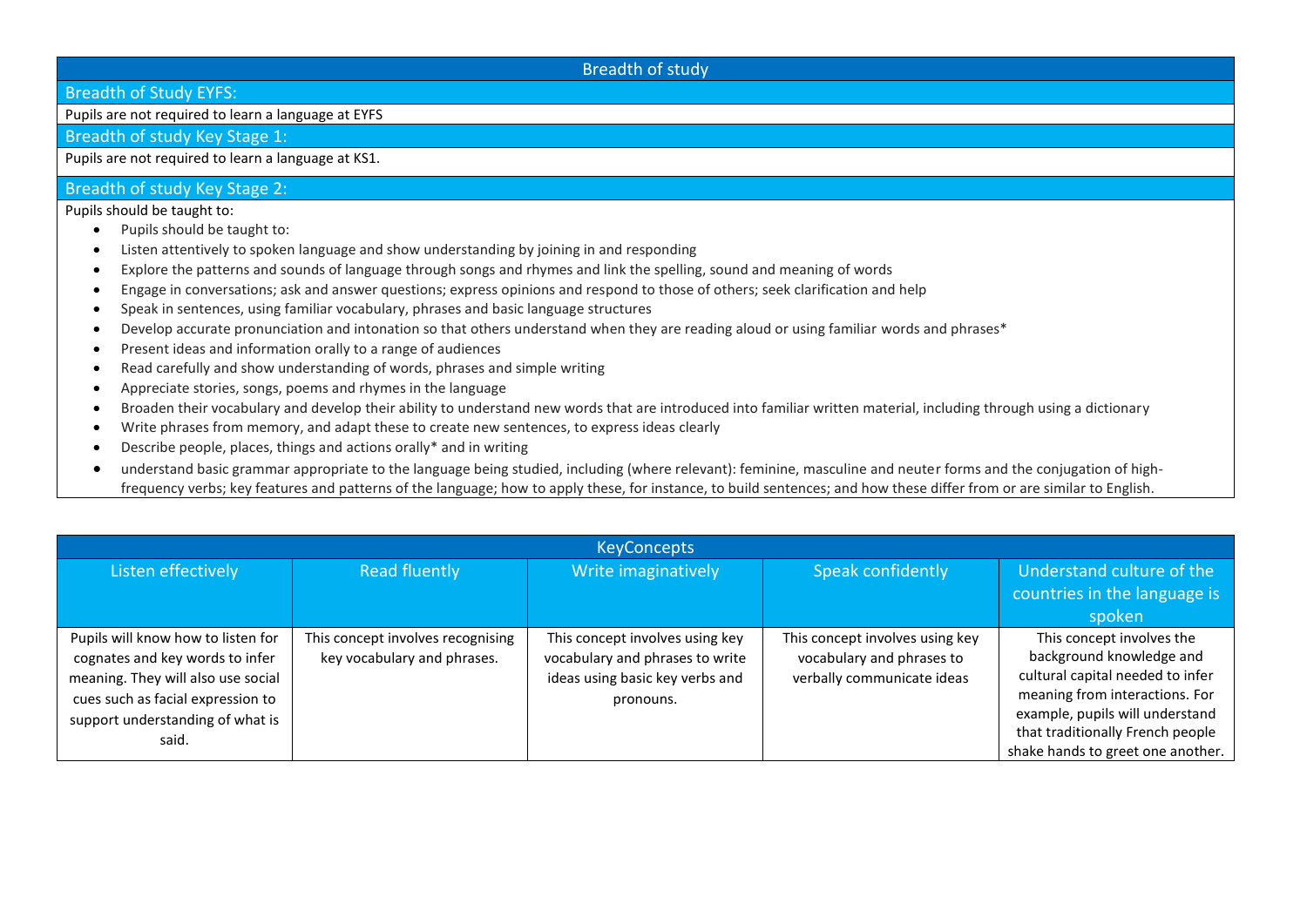|                          | Year 1 | Year <sub>2</sub> | Year <sub>3</sub>                                                                                                                                                                                                                                                                                                                                                                                                                                                                                                                                                                                                              | Year 4                                                                                                                                                                                                                                                                                                                                                                                                                                                                                                                                                           | Year 5                                                                                                                                                                                                                                                                                                                                                                                                                                                                                                                                                                                                                                                                                                            | Year <sub>6</sub> |
|--------------------------|--------|-------------------|--------------------------------------------------------------------------------------------------------------------------------------------------------------------------------------------------------------------------------------------------------------------------------------------------------------------------------------------------------------------------------------------------------------------------------------------------------------------------------------------------------------------------------------------------------------------------------------------------------------------------------|------------------------------------------------------------------------------------------------------------------------------------------------------------------------------------------------------------------------------------------------------------------------------------------------------------------------------------------------------------------------------------------------------------------------------------------------------------------------------------------------------------------------------------------------------------------|-------------------------------------------------------------------------------------------------------------------------------------------------------------------------------------------------------------------------------------------------------------------------------------------------------------------------------------------------------------------------------------------------------------------------------------------------------------------------------------------------------------------------------------------------------------------------------------------------------------------------------------------------------------------------------------------------------------------|-------------------|
| <b>Topics</b><br>Covered |        |                   | Introducing myself, basic opinions, age,<br>family<br>Francophonie: France                                                                                                                                                                                                                                                                                                                                                                                                                                                                                                                                                     | Personal descriptions, animals, where I live.<br>Francophonie: Canada                                                                                                                                                                                                                                                                                                                                                                                                                                                                                            | Food, healthy eating, sports, countries, nationalities,<br>Daily routine, school experience,<br><b>Planets and weather</b><br>Francophonie: Madagascar & Algeria                                                                                                                                                                                                                                                                                                                                                                                                                                                                                                                                                  |                   |
| Read Fluently            |        |                   | Read out loud everyday words and short<br>phrases.<br>(T1/T2/T3)<br>F2: Use phonic knowledge to read words.<br>(T2/T3)<br>Read and understand words and short<br>written phrases.<br>(T3: MA FAMILLE-1/2/3 PERSON TO<br>DESCRIBE FAMILY RELATIONSHIP HE IS/SHE<br>IS)<br>Read out loud familiar words and phrases.<br>(T1; INTRODUCING ONESELF- SELECT THE<br>PHRASE DESCRIBING YOURSELF)<br>Use reference sheets to find out the<br>meanings of new words.<br>Use cognates to spot familiar words,<br>symbols and gestures to understand<br>meanings of words.<br>Greetings<br>Names of family members- maman<br>Numbers 1-31 | Read and understand the main points in<br>short written statements.<br>Read short texts independently, using<br>context to support understanding of<br>unfamiliar words.<br>Use a translation dictionary or glossary to<br>look up new words.<br>Read short descriptions describing<br>people/animals. Using key phrases in first &<br>third person. Recognise adjectival cognates,<br>grand, petit, calme. Spot animal cognates.<br>Reognise cognates and key words to<br>describe where I live.<br>J'habite<br>Colours                                         | Read and understand the main points and some of the detail in short written texts.<br>Use the context of a sentence or a translation dictionary to work out the meaning of<br>unfamiliar words.<br>Read and understand the main points and opinions in written texts from various contexts,<br>including present, past or future events.<br>Show confidence in reading aloud, and in using reference materials.<br>Read short paragraphs, spot key words, cognates, identify inconsistencies eg le ciel est<br>jaune, identify tenses.                                                                                                                                                                            |                   |
| Write Imaginatively      |        |                   | WRITE<br>F6: Write or copy everyday words correctly.<br>Label items and choose appropriate words<br>to complete modelled short statements.<br>Write one or two short sentences.<br>(T1/2: BASIC INTRODUCTORY PHRASES.)<br>(T3: MA FAMILLE-1/2/3 PERSON TO<br>DESCRIBE FAMILY RELATIONSHIP HE IS/SHE<br>IS)<br>Write short statements/ words used in<br>everyday conversations correctly.<br>Labelling/ matching words in a context<br>linked to topics - curriculum topics as well as<br>the three themes in French                                                                                                            | <b>WRITE</b><br>Write a few short sentences using familiar<br>expressions.<br>Express personal experiences and responses.<br>Write short phrases from memory with<br>spelling that is readily understandable.<br>Labelling/matching words.<br>Re-use modelled sentences and adapt with<br>own choice.<br>Express opinions with j'adore, je deteste, je<br>voudrais                                                                                                                                                                                               | Write short texts on familiar topics.<br>Use knowledge of grammar to enhance or change the meaning of phrases.<br>Use dictionaries or glossaries to check words.<br>Refer to recent experiences or future plans, as well as to everyday activities.<br>(LES PASSE-TEMPS- COMBINE J'AI JOUE/JE VAIS JOUER TO DISCUSS PLANS)<br>Include imaginative and adventurous word choices.<br>Convey meaning (although there may be some mistakes, the meaning can be understood with<br>little or no difficulty).<br>To use punctuation such as accents to convey tenses.<br>(Y6 All topics)<br>Adapt sentences to suit own purpose, match genders and tenses.<br>Write about themselves and their daily routines           |                   |
| 좋<br>Speak Confiden      |        |                   | UNDERSTAND<br>Describe with some interesting details some<br>aspects of countries or communities where<br>the language is spoken.<br>Make comparisons between life in countries<br>or communities where the language is<br>spoken and this country.<br>(31.10 HALLOWEEN)<br>(01.12 NOEL ISA PROJECT)                                                                                                                                                                                                                                                                                                                           | SPEAK<br>Understand the main points from spoken<br>passages.<br>Ask others to repeat words or phrases if<br>necessary.<br>Ask and answer simple questions and talk<br>about interests.<br>Take part in discussions and tasks.<br>Demonstrate a growing vocabulary related<br>to topics and<br>Use greetings spontaneously and basic<br>phrases independently for example to state<br>the date when asked.<br>Use spontaneously Comment dit-on? to ask<br>for vocabulary and Je voudrais to<br>To express simple opinions readly. J'aime/je<br>deteste/je prefere | Understand the main points and opinions in spoken passages.<br>(J'AIME/ JE DETESTE/J'ADORE)<br>Give a short prepared talk that includes opinions.<br>(LES PASSE-TEMPS-SAYING WHAT I PREFER DOING WITH FREE-TIME)<br>Take part in conversations to seek and give information.<br>Refer to recent experiences or future plans, everyday activities and interests.<br>LES PASSE-TEMPS- COMBINE J'AI JOUE/JE VAIS JOUER TO DISCUSS PLANS)<br>Vary language and produce extended responses.<br>Be understood with little or no difficulty.<br>Use an increasing amount of key phrases spontaneously.<br>Talk about themselves with confidence, expressing their own opinions about the events of<br>their daily lives. |                   |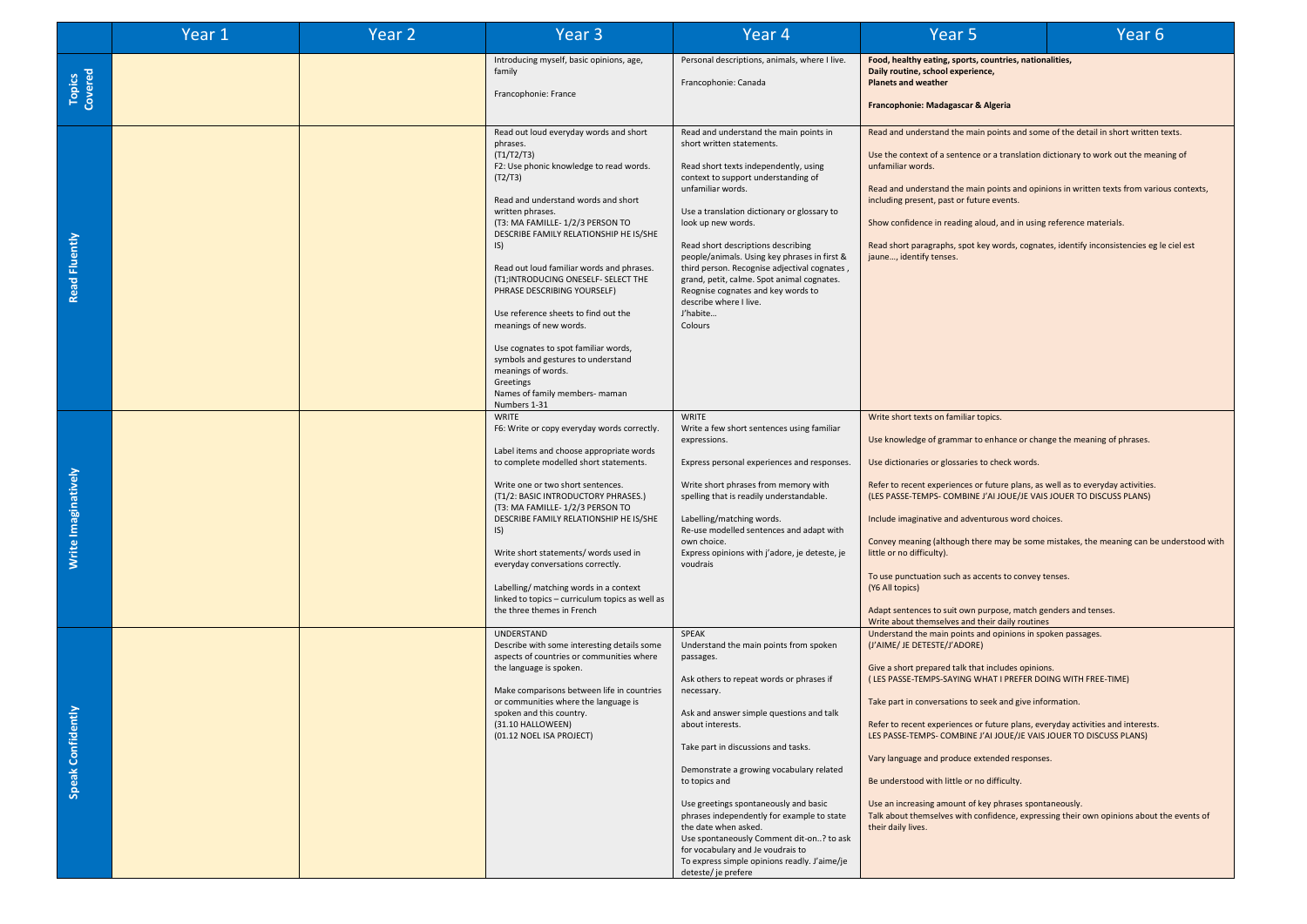|                                                |  | UNDERSTAND                                   | SPEAK                                        | Give detailed accounts of the customs,     |  |
|------------------------------------------------|--|----------------------------------------------|----------------------------------------------|--------------------------------------------|--|
| which                                          |  | Identify countries and communities where     | Understand a range of spoken questions/      | modern foreign language and culture of the |  |
|                                                |  | the language is spoken. Be able to locate on | instructions.                                | countries and communities where the        |  |
|                                                |  | the map and know their names in French       |                                              | language is spoken.                        |  |
| 르.                                             |  |                                              | Understand standard language (sometimes      | (01.12 NOEL- EXPLAIN MODERN FOREIGN        |  |
|                                                |  | Demonstrate some knowledge and               | asking for words or phrases to be repeated). | LANGUAGE)                                  |  |
|                                                |  | understanding of the customs and features    |                                              | (14.7 BASTILLE DAY)                        |  |
|                                                |  | of the countries or communities where the    | Answer simple questions and give basic       |                                            |  |
| the countries<br>s spoken                      |  | language is spoken.                          | information.                                 | Describe, with interesting detail, some    |  |
|                                                |  |                                              |                                              | similarities and differences between       |  |
|                                                |  |                                              | Give responses to questions about everyday   | countries and communities where the        |  |
| understand the culture of :<br>the language is |  | Show awareness of the social conventions     | events.                                      | language is spoken and this country.       |  |
|                                                |  | when speaking to someone.                    | (T1: INTRODUCING ONESELF, using              | (LES PAYS- LA FRANCOPHONIE)                |  |
|                                                |  | (T1: INTRODUCING ONESELF-                    | first/second person, present tense)          | (LES PASSE-TEMPS- STEREOTYPES OF           |  |
|                                                |  | VOCAB/BISOUS)                                |                                              | <b>NATIONAL SPORTS)</b>                    |  |
|                                                |  |                                              | Pronounce words showing a knowledge of       |                                            |  |
|                                                |  | Kissing of cheeks/ shaking hands             | sound patterns.                              |                                            |  |
|                                                |  |                                              | (T1: INTRODUCING ONESELF-BONJOUR             |                                            |  |
|                                                |  | Celebrations- (1.12 CHANSON DE NOEL          | SONG)                                        |                                            |  |
|                                                |  | (Christmas)/ ISA PROJECT)/ (1.4 POISSON      |                                              |                                            |  |
|                                                |  | D'AVRIL) Easter traditions. Bonne            | Comment t'appelles tu? Je m'appelle          |                                            |  |
|                                                |  | Anniversaire!                                | Ca va? Ca va bien, merci.                    |                                            |  |
|                                                |  |                                              | Quelle age a tu? J'ai  ans.                  |                                            |  |
| ٩                                              |  | Awareness of foods in celebrations and be    | Months of the year                           |                                            |  |
|                                                |  | able to name them- le gateaux etc            |                                              |                                            |  |